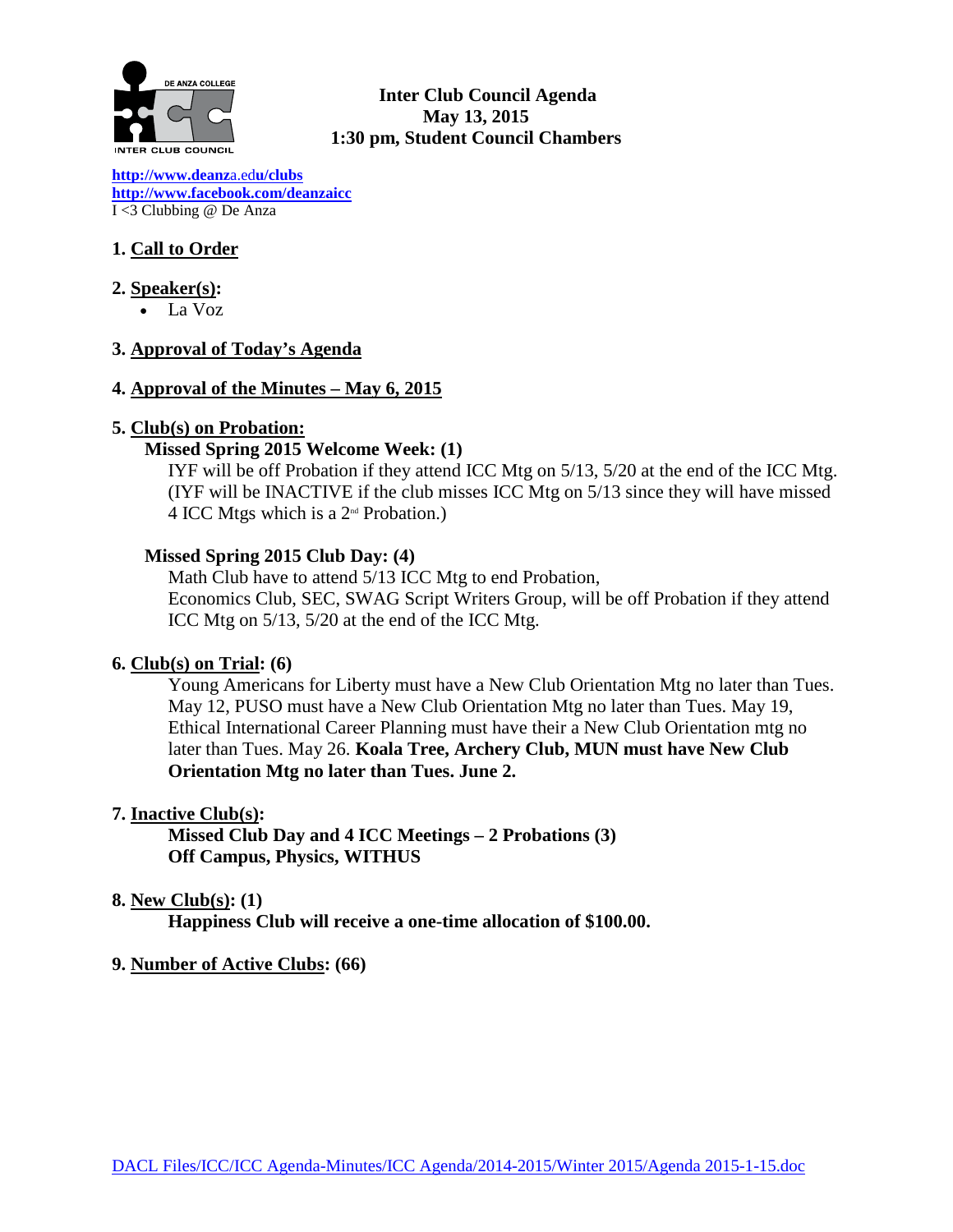### **10. Calendars**

- **10.1 ICC/Club Calendar of Events as of 5/12/15** Information is from the Event Planning Request Form (**New Information in Bold**/ \* Money collected)
- **May 19,20,21 Clothing Swap hosted by SFJ – 11:00 am – 3:00 pm – Main Quad**
- **May 19,21,26,28 Promoting Asian Pacific American Heritage Month and Our Conference hosted by APASL – 10:00 am – 2:00 pm – Main Quad West**
- May 15,22,29 Scanning Korean Movies hosted by KSA 11:30 am 3:30 pm FOR3
- **May 21 Spring Carnival – 11:00 am – 1:00 pm – Main Quad (\*date changed)**
- May 21  $2<sup>n<sub>d</sub></sup>$  Annual Healing Traumatic Memories with Fr Michael Lapsleg hosted by Inclusability  $-1:30 \text{ pm} - 3:30 \text{ pm} - \text{Conference Room B}$
- May 23 Culture show hosted by  $VSA 6:00 \text{ pm} 10:00 \text{ pm} \text{V}PAC115$
- **May 26 Movie Screening hosted by DASA – 11:30 am – 1:30 pm–Conference Room A**
- May 29 \* "Just Be A  $\star$ " Spring Dance 9:00 pm 12:00 am – Conference Room A/B
- **May 29 Singing Contest hosted by HKSA – 2:00 pm – 5:00 pm – A11**
- May 30 YSOM Conference (Workshops) hosted by APASL
	- $-9:00$  am  $-4:45$  pm  $-121$ , L23-26
	- **10.2 DASB Calendar of Events as of 5/12/15**

Information is from the Event Planning Request Form (**New Information in Bold**/ \* Money collected)

- **May 28 Movie Night – 7:30 pm – 9:30 pm – Conference Room A**
- **May 29 Region IV Meeting by DASB Legislative Affairs – 4:30 pm – 8:00 pm - SCCA**
- **11. ICC/Club Account Balance Status (New Information in Bold)**

| 2014-2015 Budget (As of 5/12/15)<br>11.1       |                  |             |
|------------------------------------------------|------------------|-------------|
| <b>Club/ICC Allocation Account</b>             | $(\#41 - 54730)$ | \$3,935.31  |
| <b>ICC Allocation-New Club Account</b>         | $(\#41 - 54720)$ | 500.00      |
| <b>ICC Emergency Relief Account</b>            | $(#44-4289)$     | \$2,768.71  |
| <b>ICC Events Award Account</b>                | $(\#41 - 54600)$ | \$4,800.00  |
| <b>ICC Inactive Hold</b>                       | $(\#44 - 4300)$  | \$10,096.30 |
| <b>ICC Scholarship Account</b>                 | $(\#44-4310)$    | \$13,056.40 |
| <b>ICC</b>                                     | $(#44-4320)$     | \$2,486.98  |
| 2015-2016 Budget(As of 5/12/15)<br><b>11.1</b> |                  |             |
| <b>ICC Allocation-New Club Account</b>         | (#41-54720)      | \$10,000.00 |

**12. Business** 

**12.1 Concessions for May 2nd (Raisa) (Info/Action)**